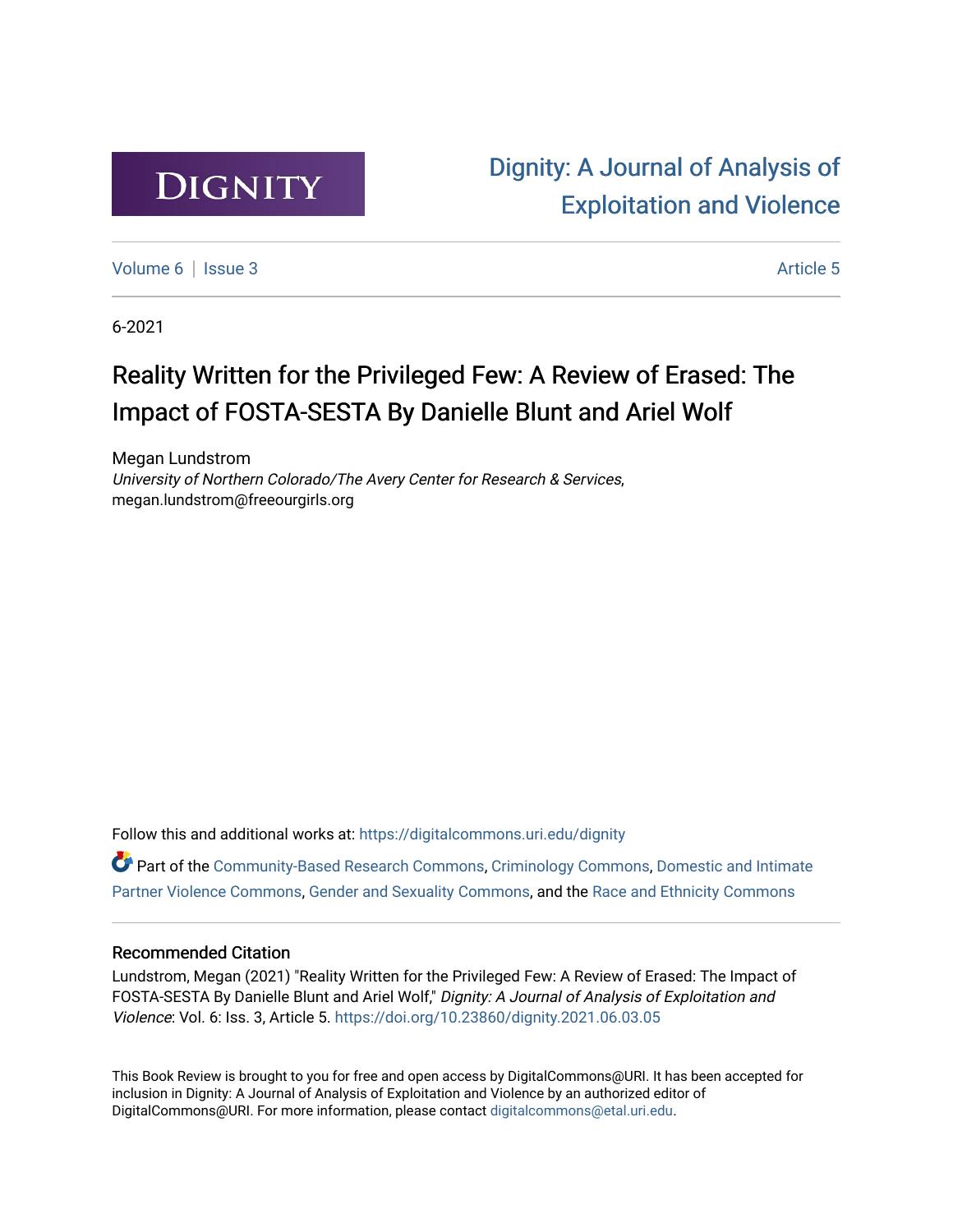## Reality Written for the Privileged Few: A Review of Erased: The Impact of FOSTA-SESTA By Danielle Blunt and Ariel Wolf

## Keywords

USA, FOSTA-SESTA, sex trafficking, sex work, feminism, Internet, Erased

## Creative Commons License

## $\bigcirc$   $\bigcirc$   $\bigcirc$

This work is licensed under a [Creative Commons Attribution-Noncommercial-No Derivative Works 4.0](https://creativecommons.org/licenses/by-nc-nd/4.0/) [License](https://creativecommons.org/licenses/by-nc-nd/4.0/).

## Acknowledgements

The author would like to thank Angie Henderson, PhD at the University of Northern Colorado, Shea Rhodes, Esq. of the Villanova Law Institute to Address Commercial Sexual Exploitation, and Donna Hughes, editor of Dignity for exemplary allyship through technical support in the writing of this critical analysis.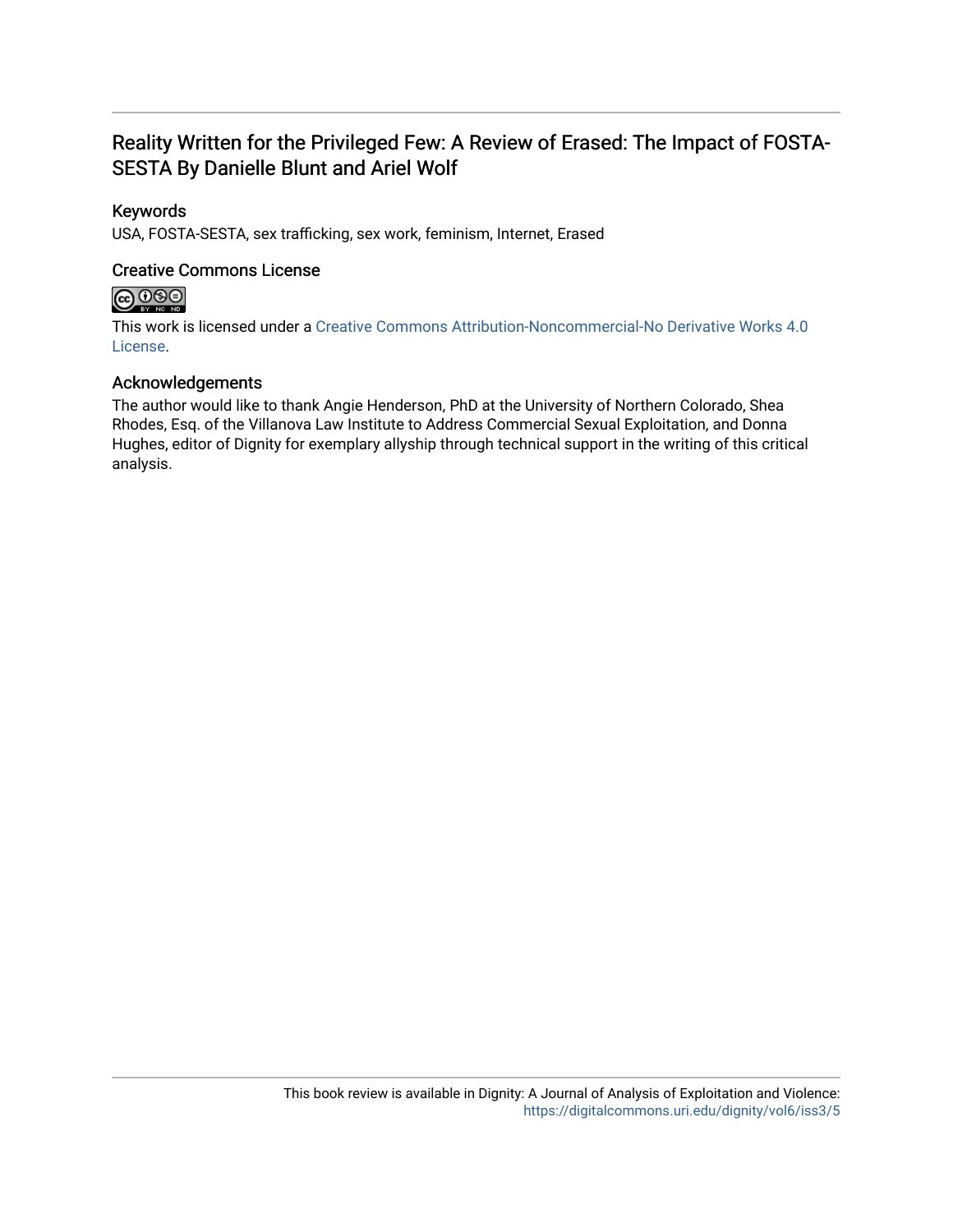# **DIGNITY**

A JOURNAL OF ANALYSIS<br>OF EXPLOITATION AND VIOLENCE

Volume 6, Issue 3, Article 5, 2021 https://doi.org/10.23860/dignity.2021.06.03.05

## **REALITY WRITTEN FOR A PRIVILEGED FEW**

## **REVIEW OF**

## **ERASED: THE IMPACT OF FOSTA-SESTA BY DANIELLE BLUNT AND ARIEL WOLF. HACKING/HUSTLING, 2020.**

#### **Megan Lundstrom**

*University of Northern Colorado, USA* [http://orcid.org/0000-0003-4941-2965](ttp://orcid.org/0000-0003-4941-2965)

## **KEYWORDS**

USA, FOSTA-SESTA, sex trafficking, sex work, feminism, Internet, Backpage

HE FIGHT ONLINE SEX TRAFFICKING ACT (FOSTA) and the Stop Enabling Sex Traf-THE FIGHT ONLINE SEX TRAFFICKING ACT (FOSTA) and the Stop Enabling Sex Traffickers Act (SESTA) were signed into law in April 2018, closing a loophole in the Communications Decency Act of the 1990s. FOSTA-SESTA would increase accountability and liability for Internet service providers (ISPs), and online platform hosts for instances where they knowingly or in gross negligence allowed or facilitated sex trafficking. The new laws radically changed the online landscape of the sex trade as it had existed for more than a decade.

I am the founder of a direct service organization that walks alongside individuals who are exiting and healing from the sex trade. Daily, I see firsthand the devastating harm to individuals and families that is caused by prostitution, sex trafficking and pornography. Also, I hold lived experience as an adult survivor of domestic third-party sex trafficking as well as a survivor of commercial sexual exploitation and survival sex. Yet, throughout both the trafficking and the survival sex, I saw myself as a consenting adult sex worker, and even advocated on behalf of full decriminalization and legalization policy. It was not until after exiting, receiving intensive trauma therapy, and beginning my work in the anti-trafficking field that I came to fully understand how horrific these forms of commercialized gender-based violence are.

Most of the times I was trafficked, it was organized through Backpage. During those years, I spent my time in a community on social media and in online forums. I understand firsthand the double-edged sword of technology and how drastically April 2018 changed the online environment. Finally, because of these other experiences and perspectives I hold, I am a national public speaker, trainer, and consultant on issues related to domestic sex trafficking and the commercial sex trade. I travel extensively and meet with diverse groups of professionals and concerned citizens whose daily lives in some way intersect with this issue.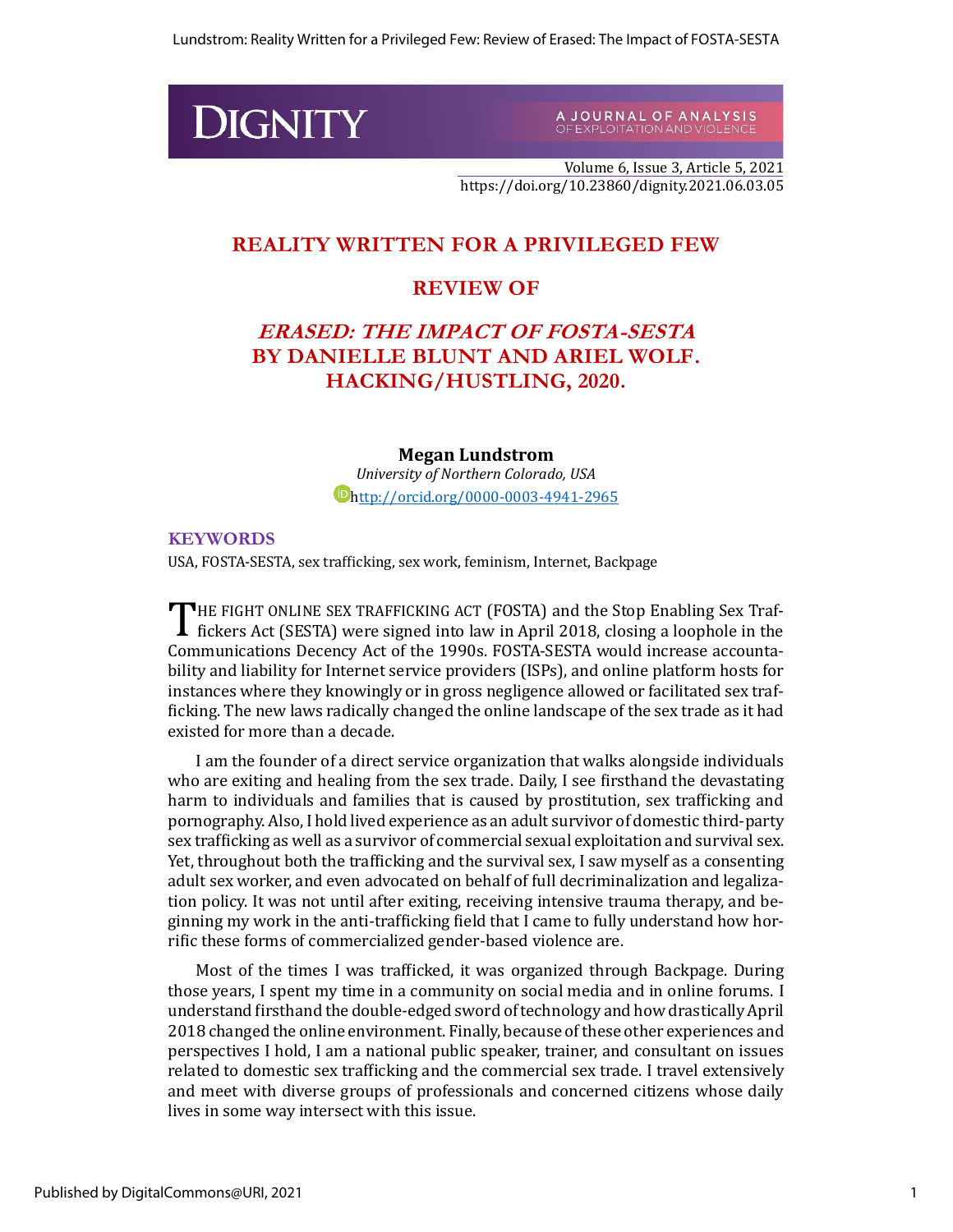I am a budding academic researcher who is applying cultic theory to the study of the grooming, recruitment, and retention of victims into the sex trade. Cult theory can be defined by the four main areas of control by the group's leader and ideology: behavior; information; thoughts; and emotions. Through this lens, it can be better understood why victims of sex trafficking are so insistent of their own free will where none actually exists, the disconnection from mainstream social supports, and the defending of an ideology that serves only their abuser.

The debate around prostitution and sex trafficking/commercial sexual exploitation is defined by two types of feminism: radical feminism and liberal feminism. Liberal feminism has historically been characterized by an individualist approach, focus on individual rights and choices, and is aligned with the "my body, my choice" mentality that if an individual wants to sell sex, she should be legally allowed to do so. This framework seeks to find increased quality within the existing societal systems. Radical feminism, conversely, recognizes the inherent systemic inequities at play in society that marginalize entire populations into positions of vulnerability that remove truly free choice. Radical feminists view women and girls as a class rather than viewing as just individuals in a society. Radical feminism, within the context of applying feminist theory to prostitution and the sex trade, seeks to dismantle systems of oppression that push and pull marginalized individuals into selling sex. Largely differing from the exclusionary liberal feminist perspective, radical feminists recognize the critical importance of centering the voices of those most impacted by the commercialization of sex and using points of privilege to advocate for systemic changes that meets the needs of these marginalized voices. What liberal feminism leaves out with regard to commercialized sex is that the sale of sex is overwhelmingly performed by those with less privilege and significant intersections of marginalization, where selling sex is the only viable option for economic survival.

*Erased*: *The Impact of FOSTA-SESTA,* a community report, published b*y* Hacking/Hustling, was first published in March, 2020. When I started to read it, within the first two pages, I began highlighting and scribbling comments in the margins. The report is filled with contradictory statements, unsubstantiated claims, and inaccurate interpretations of cited works. Methodologically, *Erased* is a representation of exclusionary liberal feminism. People with the privileged perspective of liberal feminism in the sex trade create and lead a social justice movement to gain rights that benefit only themselves. Liberal feminists purport to include the voices of marginalized populations; however they ultimately exploit these voices for their own agenda. In reality, those marginalized folks will be left to survive an increasingly violent, oppressive world once those with privilege leading the movement get what they want to make their own lives less unfair. Additionally, *Erased* continues to fuel the narrative that was started and continues to be perpetuated by the pro sex work lobby around claims of the removal of harm reduction resources online.

#### **ANALYSIS AND DISCUSSION OF ERASED**

*Erased* is an analysis of FOSTA-SESTA's impact on people in prostitution. The authors of *Erased* aim to criticize FOSTA-SESTA, and prove that the passing of these laws has only served to harm people in prostitution. Danielle Blunt and Ariel Wolf are members of Hacking//Hustling, a group of sex workers and allies who advocate on social justice issues that intersect with digital rights. Danielle Blunt is a Dominatrix with a Master's in Public Health, while Ariel Wolf is a writer, researcher, and former sex worker. Blunt and Wolf were advised on this community report by Naomi Lauren of Whose Corner Is It Anyway (WCIIA). WCIIA is a mutual aid community group led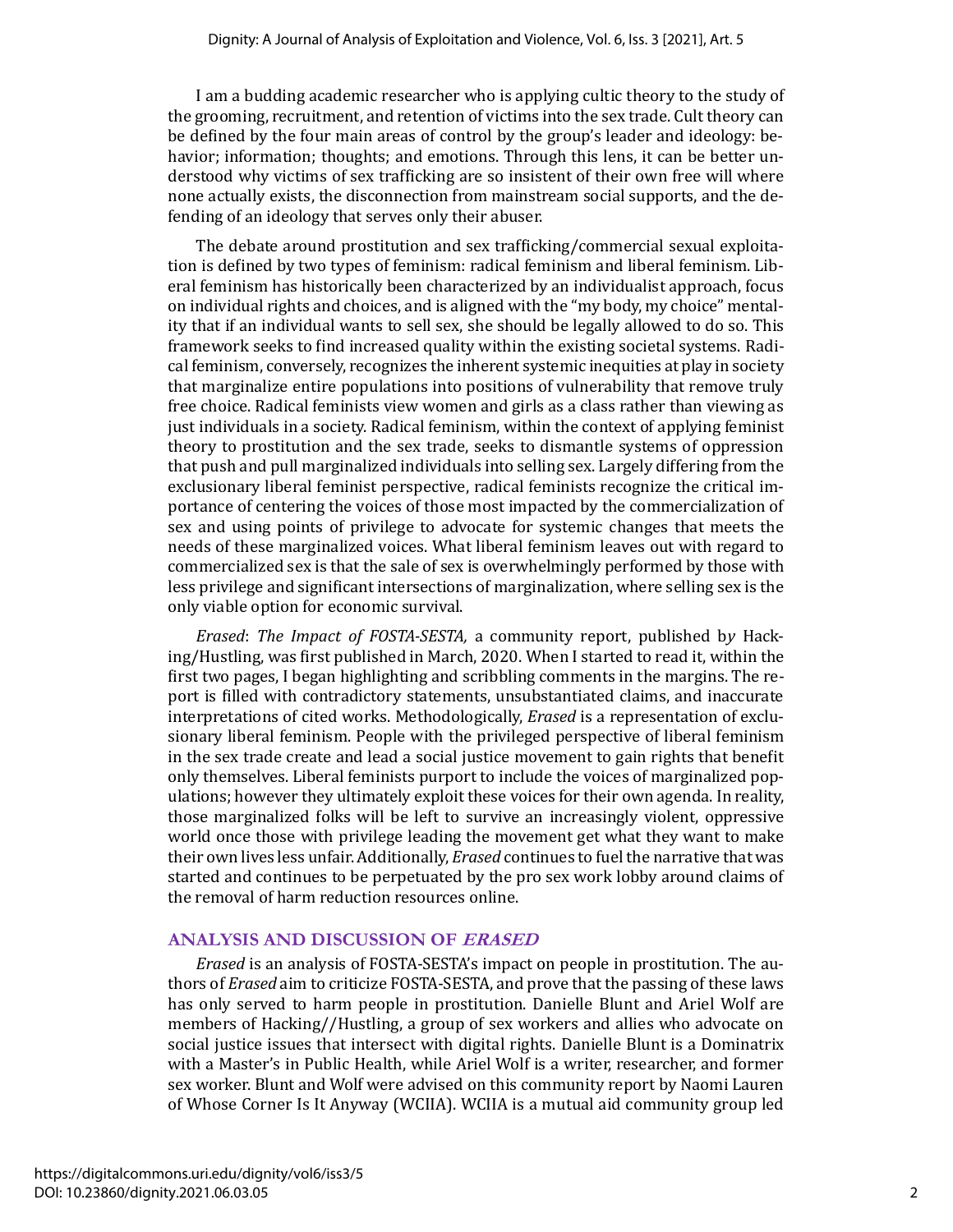by and for low-income, survival, and street-based sex workers with substance use disorders. Lauren's biography in the opening pages of *Erased* lists her as a "long time stripper." This community report includes findings from Blunt and Wolf's original online survey and in-person interviews among people in prostitution.

I remember when the news broke in April 2018 that Backpage, the website that knowingly facilitated and profited from not just prostitution but the trafficking of both children and adults, had been seized and shut down by the FBI. I vividly remember being at a meeting at Villanova University surrounded by fellow survivors of the sex trade. A mix of emotions and outcries filled the room. As a survivor of sex trafficking and commercial sexual exploitation that happened primarily on Backpage, I felt relief and a sense that perhaps justice for women like me was possible. As a direct service provider, I felt a sense of impending doom for the women we serve who would be impacted in unknown ways by this sudden and drastic change in the online sex trade landscape. Within minutes of the news breaking, my phone began to fill up with messages from women receiving services from us, terrified at how they were going to pay their rent or meet their pimp's quota, and the social media network community became filled with conversations about Backpage's demise and what to do now.

*Erased* is a 43-page report that attempts to critically attack this legislative attempt to hold ISPs and website owners accountable for knowingly or allowing with blatant disregard the trafficking of persons on their platforms and sites. The community report is based on two methods of data collection. First, Hacking//Hustling developed and distributed an online survey through their pro sex work lobby network of partner agencies, and through the sex worker community on Twitter. The survey was left open for one month, during which time a total of 98 responses were gathered. Hacking//Hustling then partnered with WCIIA to adapt the online survey into a verbal interview format in order to speak directly with people in prostitution who had significant barriers to accessing the online community, and who were primarily engaged in street prostitution. Again, active for one month, a total of 38 interviews were conducted, four of which were conducted in Spanish.

Based on the survey demographics, of the 98 online respondents, a total of 17 did not live within the US, and an additional five did not provide an answer for their country of residence. Despite this, all 98 respondent surveys were included in the data analysis regarding a US-based policy change. Methodologically, these 17 respondents should have been removed from the sample prior to analysis to ensure experiences regarding domestic policy were from individuals impacted by the domestic policy.

Based on the in-person interview demographics, there is a discrepancy between the methods section of the report and the infographic on page eight. In the methods section, the authors state that 38 individuals were interviewed, while on the infographic, the sample is stated to be 41. Additionally, while the authors acknowledge on page 12 that the WCIIA interview participants did not express any significant impact on their daily experiences in street-based prostitution, the authors decided to use the demographics and other findings to build a case for support in proving FOSTA-SESTA had had a negative impact on all people in prostitution.

Throughout *Erased*, its writers weave a text of contradictory statements. For example, they claim people in prostitution are not able to access online resources to protect themselves due to the new legislation: "Sex workers who use social media to connect with community or share harm reduction working tools may now find themselves isolated" (p. 25). Yet, later they share survey findings that show most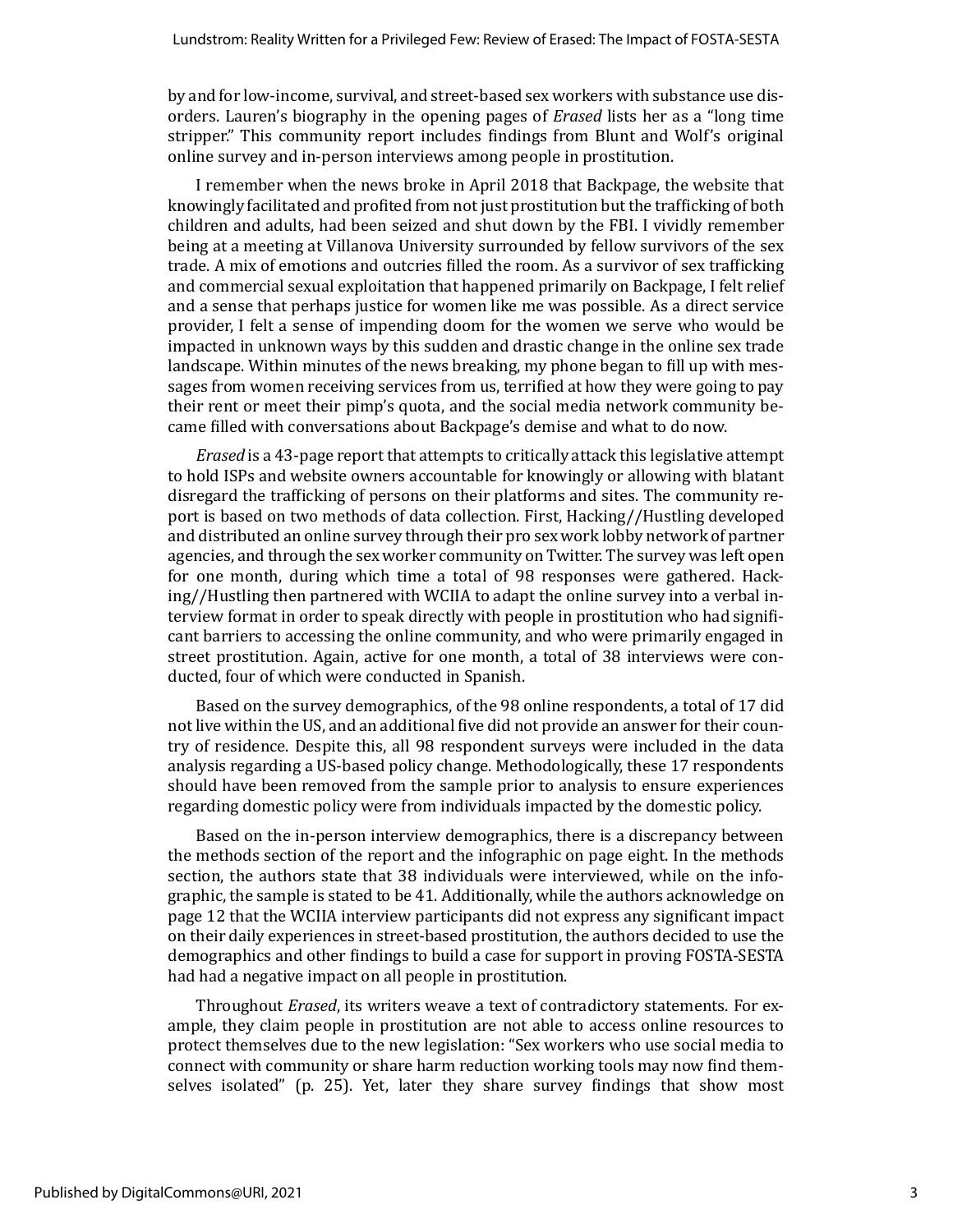respondents have increased their online community participation since the passing of FOSTA-SESTA (p. 27). These two contradictory claims are never reconciled.

Over the past decade, online sex buying review and discussion forum websites have been seized and shut down, their owners and top contributors being charged with a slew of commercial sex-related crimes. While small, local forums and networks exist, there are only two large, nationally-reaching forums that remain active and accessible here in the US since the passing of FOSTA-SESTA. My own research on these remaining online review forums is that the online commercial sex community has closed ranks in a protective fashion, creating nearly impossible barriers to entry for new sex buyers and sellers/traders (Lundstrom 2018). Individuals selling sex on these forums have increased their screening practices of unvetted, new sex buyers, requiring references and personal identification documents prior to meeting in person. Likewise, online review forums have become significantly more difficult to obtain a registered account for those who sell sex – the remaining forums require the submission of information such as a facial photo, state-issued photo ID, credit card, and references from others who sell sex as well as reviews from those who buy sex. Together, these precautions are ultimately what is restricting the online commercial sex community as a result of FOSTA-SESTA. Yet, evidence remains that providers engaged in online commercial sex communities are still active and checking references of dates and building a sense of community; the groups have simply become more exclusive to protect their owners at the expense of those who sell/trade sex.

The report acknowledges that oppression, marginalization, and poverty exist and affect people in the sex trade. However, *Erased* authors ignore the macro level issue that the commercial sex trade is inherently a form of gender-based violence. They call for decriminalization of selling sex, as well as of purchasing sex (p.39). Those who pay for sex should not be seen as equal counterparts to those who sell sex. Legalizing or fully decriminalizing systemic inequalities does not eradicate them, rather it normalizes and promotes them. A sociological examination will reveal the social stratification that white middle- and upper-class men overwhelmingly hold more power in society than women from all backgrounds, not to mention those who hold further marginalized identities and are at risk for exploitation.

Rather than sticking to the findings of the surveys and interviews gathered by Blunt and Wolf, and supporting the need for their study with previously-conducted research, the report is riddled with unsubstantiated claims that are not supported with data and would be better suited for an opinion piece. Blunt and Wolf go so far as to criticize the firm established and important anti-sex trafficking law:

anti-trafficking law criminalizes the very people whom sex workers depend on for safey and support. When a partner or family member provides housing, transportation, safe calls, or financial support to someone trading sex, this person under current legal definition scan be considered a trafficker (p. 3).

According to the annual US Trafficking in Persons (TIP) Reports, there have been just over 2000 traffickers arrested in connection with Trafficking Victims Protection Act (TVPA) trafficking legislation-related criminal activities. This is an underwhelming number considering the estimated prevalence of domestic sex trafficking, and a majority of the arrests that resulted in prosecution and successful conviction were severe cases of force, fraud, and coercion that included substantial physical evidence and victims willing and able to testify. The accusation that family members and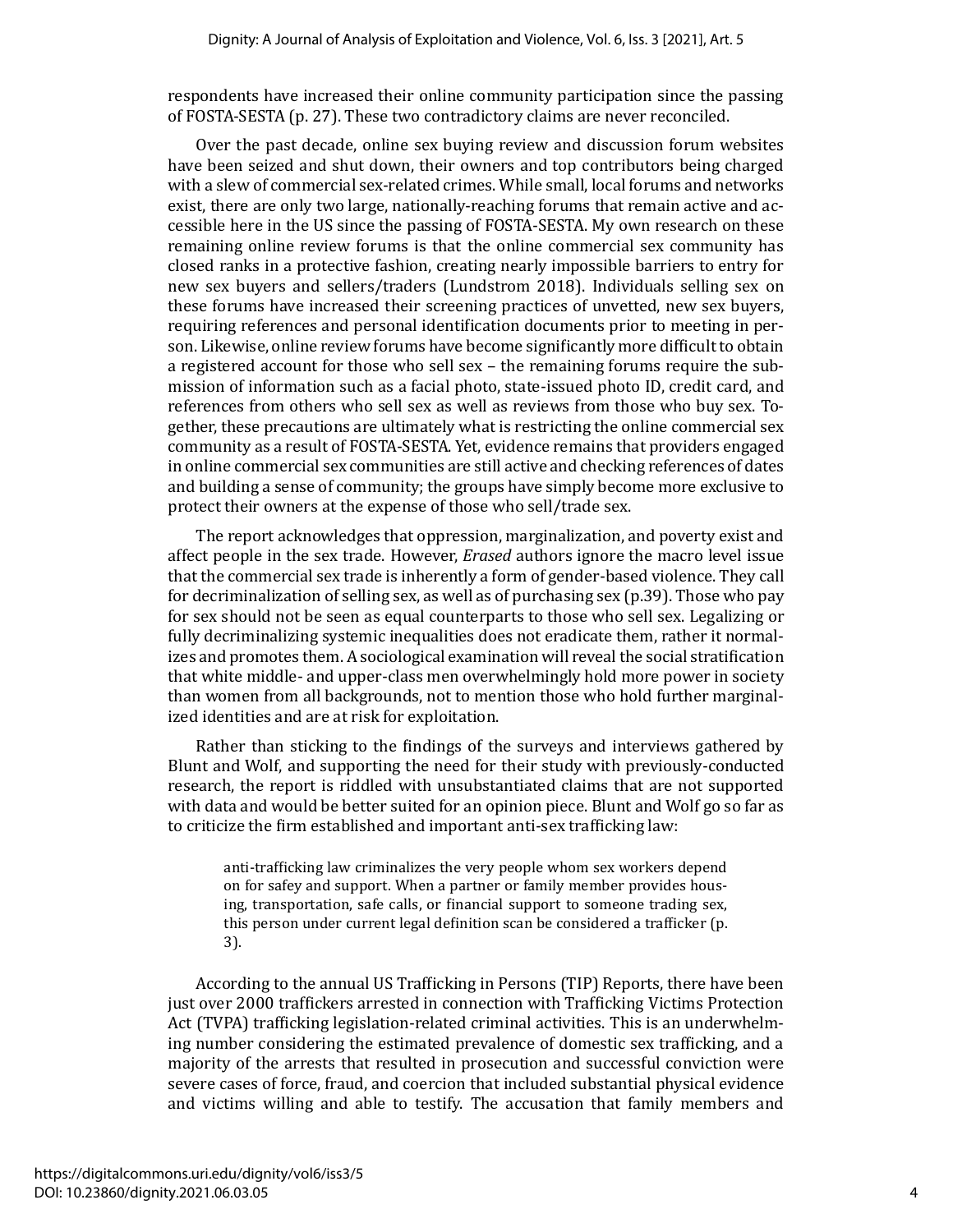intimate partners who work to reduce harm and provide social support for a person selling/trading sex are rampantly being arrested on trafficking charges is incorrect. Truly, individuals are arrested on trafficking charges in these domestic-based crimes are traffickers or sex buyers who use "circumstance or coercion" to exploit victims. They *should* be held accountable for these predatory behaviors.

*Erased* authors accurately admit that the sex trade is a dangerous place for those who sell/trade sex due to the violence from buyers who regularly act out against them. The report attempts to argue that being able to sell sex online decreases homicides and sexual assault. They cite an unpublished, non-peer-reviewed paper (Cunningham, DeAngelo, and Tripp, 2017) that compared the increase in use of websites such as Craigslist with homicide and reported sexual assault statistics of all females, which showed a significant reduction in these crimes over the time period studied. What anyone either in the sex trade or with direct contact to it knows is that individuals who sell/trade sex are incredibly unlikely to report sexual assaults due to fear of arrest, rejection of victim services and very little hope of the investigation and successful prosecution of their attacker (Miller 1993; Miller and Schwartz, 1995; Nixon, 2002). Additionally, this cited paper has been extensively critiqued and found to be methodologically unsound.

In comparing the increase in availability of prostituted persons to a broader demographic of male sex buyers in the decrease in reported sexual assaults, *Erased* inadvertently suggests that when rapist have access to an othered class of people who have little recourse in reporting abuse and assaults, they were less likely to abuse and assault *non*-prostituted women. The reality is that predators view people who sell/trade sex as a lower class of people who are deserving and acceptable recipients of sexual violence, and in making this class accessible to the masses through online advertising platforms, the Internet only "protected" the more privileged and less marginalized populations rapists otherwise prey upon and assert dominance over.

While *Erased*'s argument is weakened by the unsupported literature and attempts to connect points in historical events, where it becomes systemically harmful is within the methodology and sampling. Despite the acknowledgement that the limitations in the sample accessed do not proportionately represent individuals in who sell and trade sex, the report attempts to apply the findings broadly anyway as justification for full decriminalization legislation. They survey respondents who were recruited through Twitter, were overwhelmingly younger, white and housed, while the interview participants who were recruited through WCIIA were overwhelmingly older women of color who were experiencing housing instability. While some of the findings were noted to acknowledge which population of respondents and participants were being represented, most of the report groups the experiences of both samples throughout. Additionally, the authors even highlight the themes within the WCIIA sample when it benefitted their overarching argument, even though the authors themselves acknowledge in the closing limitations section that they use a small sample, and the responding participants may not have fully understood what FOSTA-SESTA was or what it was supposed to do (p. 34). The use and subsequent dismissal of the voices and experiences of women of color to build a case for support for changes in legislation that benefit the relatively privileged is a powerful example of liberal feminism because it takes a passive bystander role to the reality of this population's experiences as an area of needed advocacy. *Erased* ignores the voices of these individuals, instead of listening to the experiences of those selling sex within the street-based area of the industry and advocating to increase access to safer spaces for them.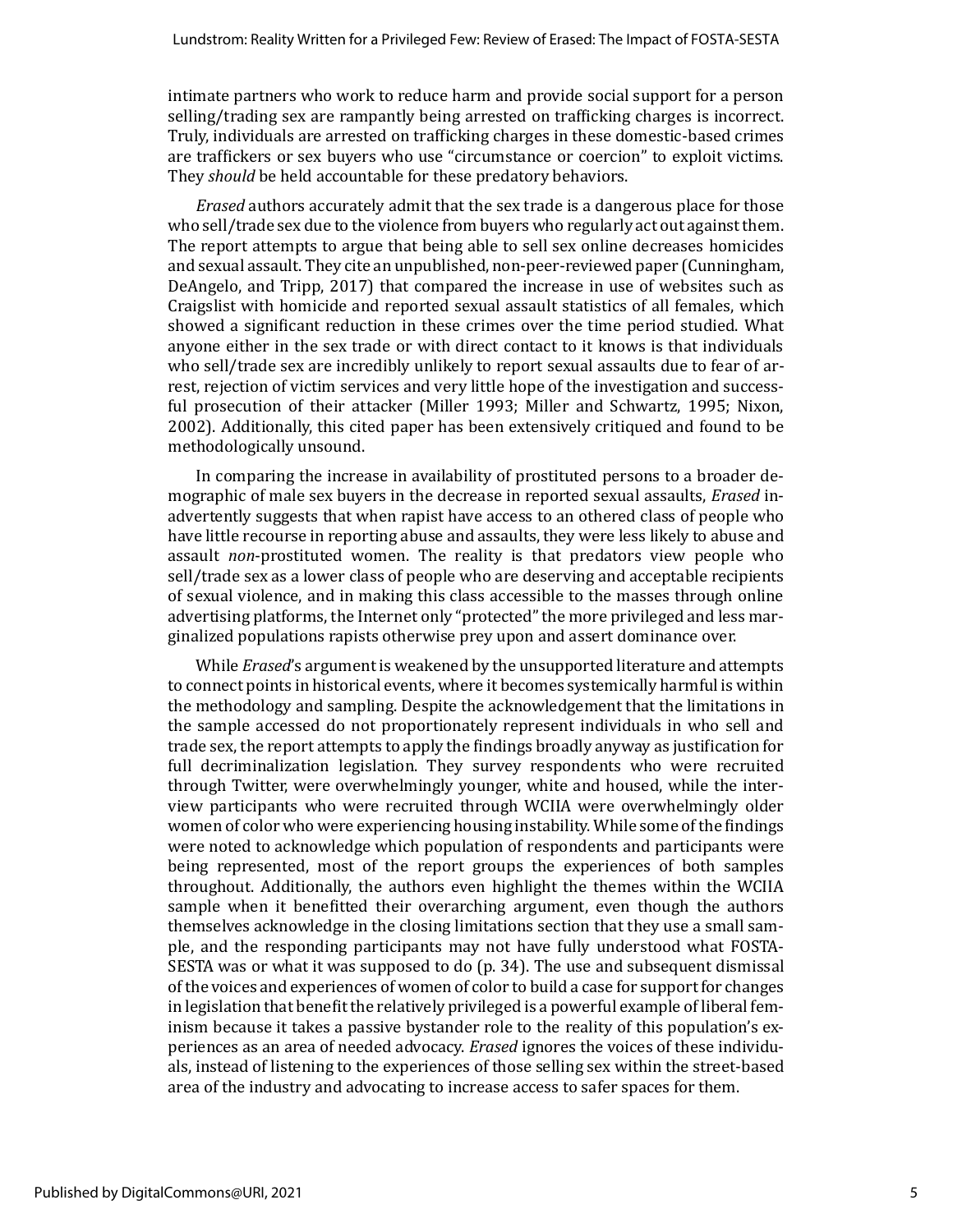Additionally, the methodology used in this study – particularly the measures of self-reported violence and the time frame surrounding that question – are problematic. Both samples were asked if they had experienced violence before and after FOSTA-SESTA with the online and WCIIA samples responding 36% and 22% before, and 33.8% and 13.9% after, respectively (p. 15). The claim by Blunt and Wolf that FOSTA-SESTA has caused an increase in violence is directly contradicted by their own survey results. Even if these reports of violence had supported the authors' claims that violence increased, there are significant methodological issues; a side note states that the before numbers include violence experienced anytime in their lifetime before 2018, while the after numbers only represented the two years between the passing of FOSTA-SESTA and the time the data was collected. Methodologically, it would have been more accurate to ask respondents and participants about the two years before 2018, and the two years following as a basic control for a lifetime of violence in the sex trade that likely contributed to the before numbers. The need for accurate, clear, and consistent communication of findings is critical when analyzing the impact of anti-trafficking legislation. *Erased* failed to provide clarity on perhaps the report's most important claim.

In addition, their findings that 23.71% of online respondents stated their housing has changed since April 2018 (p.18) is a spurious correlation. There is no evidence of how respondents' housing has changed, or that it changed as a direct result of FOSTA-SESTA. Accessible and affordable housing is a known risk factor for commercial sexual exploitation and a known barrier for long-term exit (Dank, Yahner and Yu, 2017). The attempted correlation of sudden housing instability for this population as a result of the changes in legislation for ISPs and website owners who intersect with the sex trade neglects to account for the ongoing social and systemic issues that happen to individuals before, during, and after they find themselves selling/trading sex.

The true systemic findings in the study for *Erased* are drowned in the authors' own political agenda. The authors acknowledge the harm to vulnerable and marginalized people with few or no options, while still supporting decriminalization. They write:

exploitation happens more frequently to those who live within complex situations of immigration, intimate partner violence, poverty, disability, and various other axes of oppression … [and] without providing recourse specific to these situations, those who face exploitation may find it safer to remain quiet (p. 41).

Yet on the very same page, Blunt and Wolf press the full decriminalization agenda by insisting that "people who purchase sexual services" should also be decriminalized. Rather than exploring systemic issues behind why 78% of WCIIA respondents do not have a bank account (p. 29), or the fact that 47% of black trans women have traded sex (p. 33), *Erased*'s solution is to simply systemically allow the exploitation of these populations through the sex trade. The authors missed an opportunity to explore systemic commonalities of prostituted people to better advocate for changes in policy and practices in the housing, employment, and financial industries that would ultimately increase accessibility and therefore stability.

Additionally, the report skims over the systemic issues of inadequate employment options and barriers to employment in other industries. *Erased* states 60.4% of online respondents experience barriers to accessing jobs outside the sex trade because of limitations and vulnerabilities such as "mental illness, chronic illness, and disability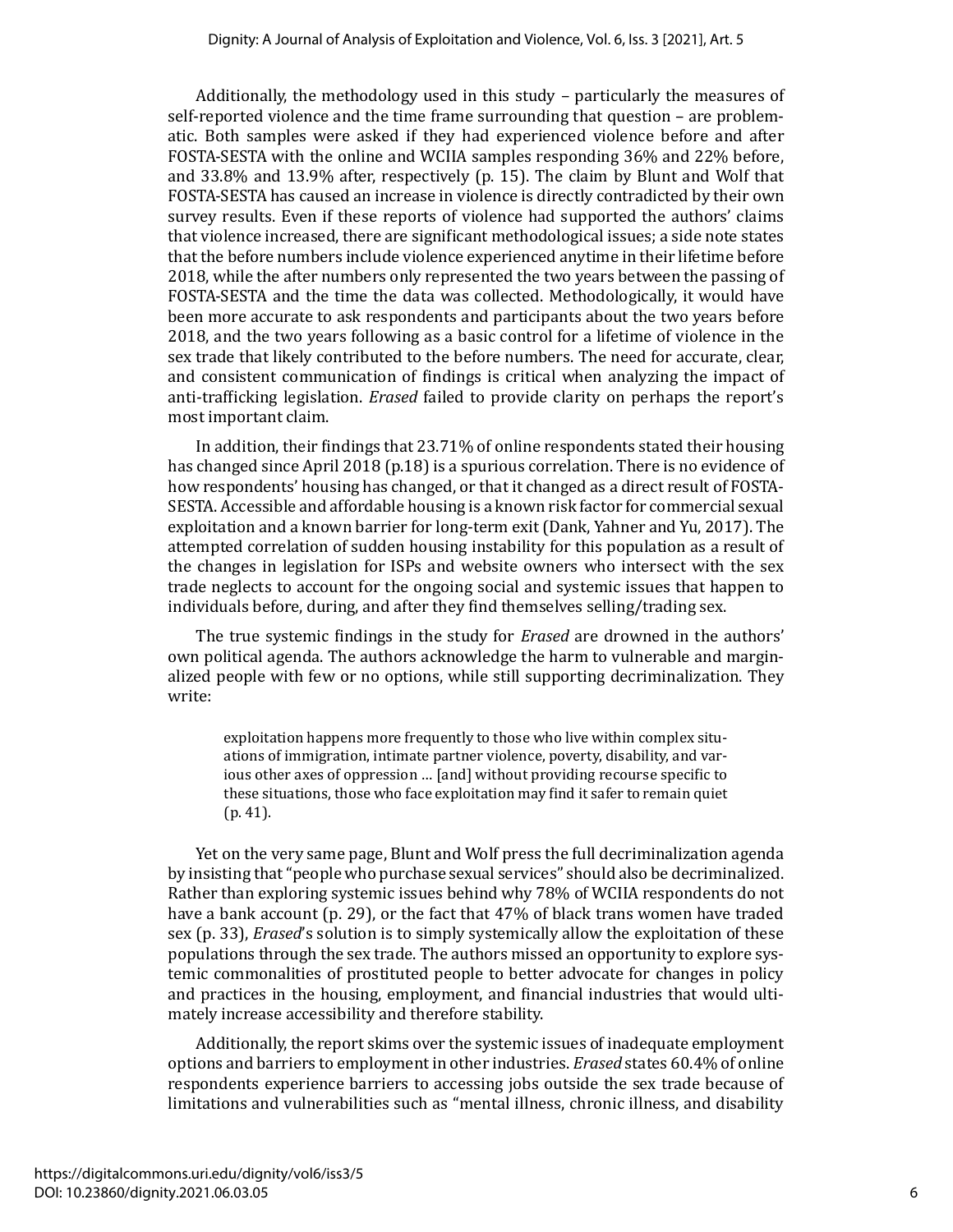… single parenthood and full time school enrollment … previous criminal records, lack of education, and large gaps in resumes." Yet the authors feel justified in supporting the solution that fully decriminalizing the sex trade would create economic opportunities for hurting, vulnerable and otherwise optionless individuals to survive (p. 16). This is not a solution at all, but rather a white flag of surrender in enduring the patriarchal capitalist system.

Another example of how *Erased* misses the mark and where the finger should be appropriately pointed is with regards to the financial abuse sex buyers perpetuate against individuals selling/trading sex that use electronic banking options to process payments. The authors attempt to build a case that financial institutions explicitly discriminate against sex workers, though they do not say how or provide evidence of that happening. In reality, financial institutions prohibit the movement of illegally-obtained funds, and it is quite often the intentional attack from a sex buyer that results in a frozen or closed account:

clients referencing 'suspicious' activity in the memo, clients trying to retroactively reverse payments or telling their bank it was a fraudulent charge and being reported by an abusive partner or potential client (p. 29).

The report misses the examination into the commercialized aspect of genderbased violence that occurs in these scenarios, instead blaming the financial institutions.

Before the passing of FOSTA-SESTA, the pro sex work lobby used fear-mongering to lobby about how the passing of this legislation would also mean the removal of harm reduction websites such as "bad date lists." The truth is that FOSTA-SESTA does not apply to the individuals who sell or trade sex online, but rather online platforms knowingly maintaining a space for trafficking to occur (Coalition Against Trafficking in Women, 2017). *Erased*'s authors claim that there is both fear and a lack of legal advice for the implementation of FOSTA-SESTA when in reality it was the full decriminalization/legalization lobby that has withheld these resources from individuals selling/trading sex online to push their political agenda (p. 9).

There is a common theme of misinformation surrounding FOSTA-SESTA that has been spread throughout the online sex trade community such as that individuals selling/trading sex online will experience further legal repercussions. The reality is the claim that "tremendous fear in the community" (p. 43) is the result of the advocates refusing to educate their peers, and withholding publicly accessible information about how these laws may or may not impact them (Rhodes, Pizzi and Robinson, 2018).

## **CONCLUSION**

In closing, I agree with the authors' statement that "the voices and experiences of those who have experienced violence and labor exploitation should be the ones dictating what protections should be in place to prevent trafficking" (p. 39). Communitydirected research applied in legislation is exactly what FOSTA-SESTA was: survivors of the sex trade assisted with the writing, lobbying, testifying, and witnessing the signing into legislation. It is also imperative to recognize that "those who have worked in the sex trade are the experts of their own experiences," (p. 41). This is where we need allies to walk alongside us as we build scientific, evidence-based arguments and navigate complex systems of change. If *Erased*'s authors are truly interested in saving lives through policy reform, recognizing that those who have successfully and entirely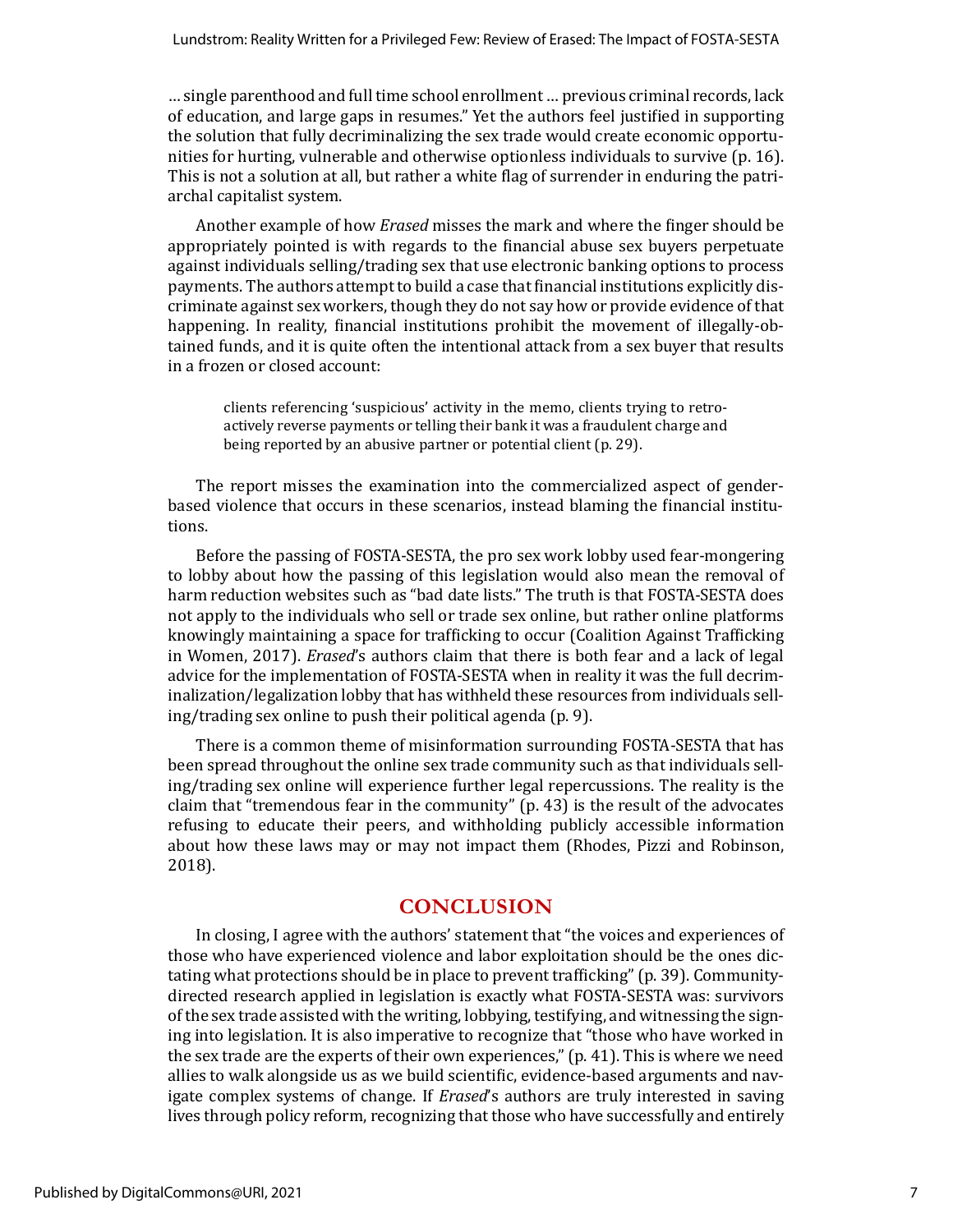exited the sex trade, and those who were trafficked while in the sex trade need to be acknowledged and included in the narratives, as do those relatively further-marginalized. Without accurately including these othered and silenced voices in the exploration of policy solution discussions, the debate is a one-sided, exclusionary monologue. Therefore, *Erased* is a biased, unhelpful, and inaccurate report on the impact of FOSTA-SESTA on persons in prostitution.

#### **ACKNOWLEDGMENTS**

The author would like to thank Angie Henderson, PhD at the University of Northern Colorado, Shea Rhodes, Esq. of the Villanova Law Institute to Address Commercial Sexual Exploitation, and Donna Hughes, editor of *Dignity* for exemplary allyship through technical support in the writing of this critical analysis.

## **AUTHOR BIOGRAPHY**

**Megan Lundstrom** is the co-founder and Director of Research of The Avery Center for Research and Services, an anti-trafficking organization dedicated to centering the voices of those with lived experience in order to effect the changes necessary for communities, systems, and culture to decrease instances of exploitation. Megan is a published author and researcher, specializing in the intersections of pimp-controlled sex trafficking, cultic theory, and social media. She has consulted and trained for numerous federal, state, local and corporate entities including the Department of Homeland Security, the Department of State, the Office for Trafficking in Persons, the National Human Trafficking Training and Technical Assistance Center, and Polaris. Megan is passionately involved in providing anti-money laundering intelligence, and is on the advisory councils of both MOSAICS at American University and ALIGHT. Megan holds a BS in Finance and a MA in Sociology from the University of Northern Colorado.

#### **RECOMMENDED CITATION**

Lundstrom, Megan. (2021). Reality written for a privileged few. Review of *Erased: The impact of FOSTA-SESTA* by Danielle Blunt and Ariel Wolf. *Dignity: A Journal of Analysis of Exploitation and Violence*. Vol. 6, Issue 3, Article 5. https://doi.org/10.23860/dignity.2021.06.03.05 Available at http://digitalcommons.uri.edu/dignity/vol6/iss3/5.

## **REFERENCES**

- Coalition Against Trafficking in Women. (2018). *The Truth About FOSTA-SESTA*. [https://doi.org/10.1163/2210-7975\\_hrd-9988-20180006](https://doi.org/10.1163/2210-7975_hrd-9988-20180006)
- Cunningham, S., DeAngelo, G., & Tripp, J. (2017, November). Craigslist's effect on violence against women. In *American Economic Association Conference, Chicago, IL*.
- Dank, M., Yahner, J., Yu, L., Mogulescu, K, & White, K. B. (2017). *Research Report: Consequences of Policing Prostitution: An Analysis of Individuals Arrested and Prosectued for Commercial Sex in New York City*. New York City: Urban Institute. <https://doi.org/10.1007/s10611-015-9588-0>
- Feifer, K., Raphael, J., & Sokat, K. Y. (2019). Do Prostitution Advertisements Reduce Violence Against Women? A Methodological Examination of Cunningham, DeAngelo, and Tripp Findings. *Dignity: A Journal on Sexual Exploitation and Violence*, 4(3). <https://doi.org/10.23860/dignity.2019.04.03.07>
- Lundstrom, Megan. (2018). *FOSTA-SESTA Period Analysis*. Qualitative Methods Report. Greeley. Unpublished.
- Miller, J. (1993). "Your life is on the line every night you're on the streets": Victimization and the resistance among street prostitutes. *Humanity & Society*, *17*(4), 422-446. <https://doi.org/10.1177/016059769301700404>